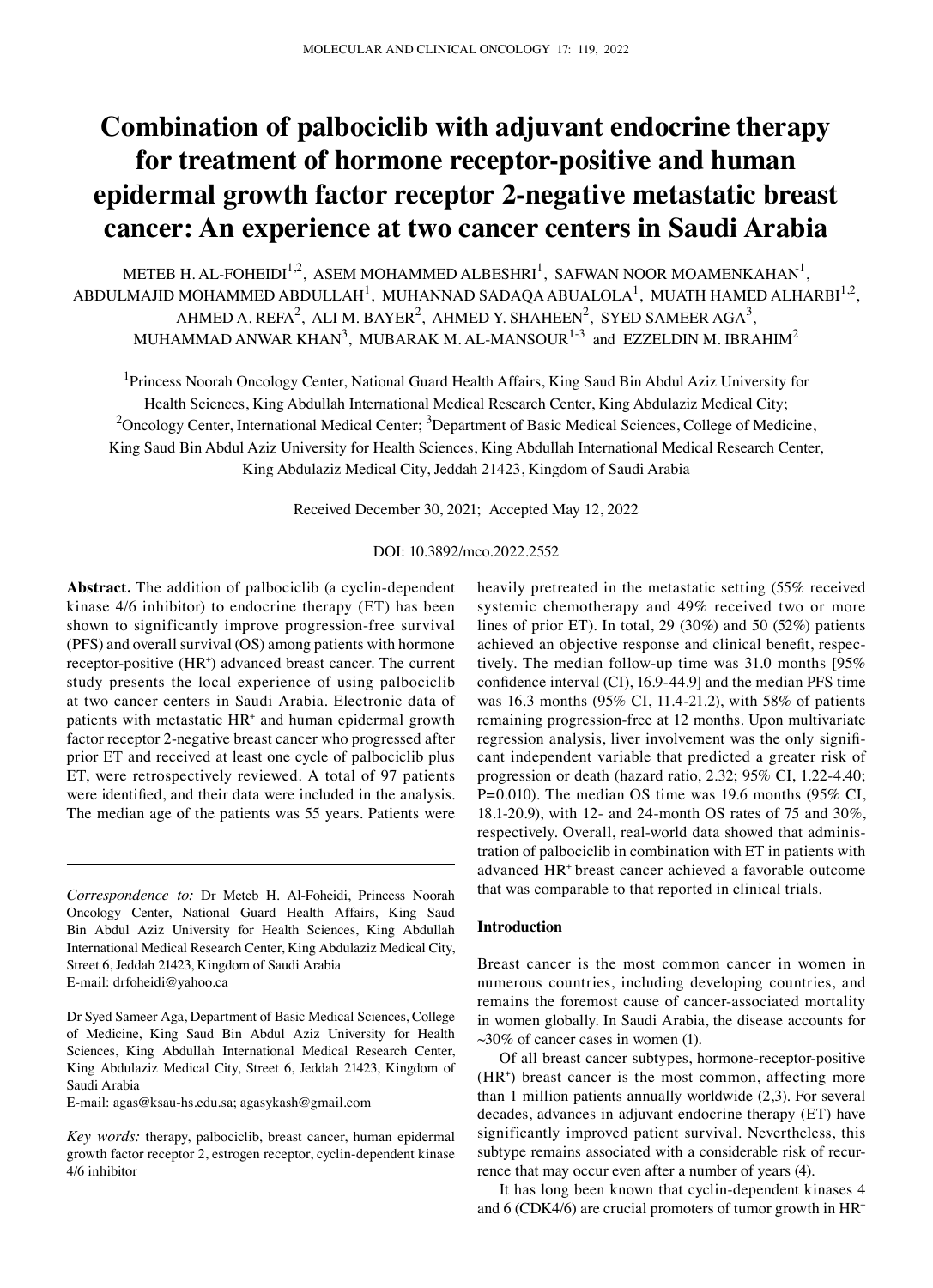breast cancer (5‑7). More recently, pivotal randomized trials showed that the addition of CDK4/6 inhibitors (palbociclib, ribociclib or abemaciclib) to either aromatase inhibitors in first-line therapy or fulvestrant in the second-line setting for HR+ and human epidermal growth factor receptor 2‑negative (HER2) metastatic breast cancer improved progression-free survival (PFS) and overall survival (OS) times among premenopausal and postmenopausal women alike (8). It was also shown that CDK4/6 inhibitors demonstrated a favorable effect on quality of life (9,10).

Real‑world data in oncology are needed due to the inherent characteristics of clinical trials, which include, but are not limited to, selection bias due to barriers to accessing clinical trials, concerns about a specific group of patients, including patients with limited comorbidities, and the fact that the trials are generally conducted in facilities where investigators have the experience of that specific drug or product (11). Real-world evidence is thus important for assessing clinical trial results across different patient populations (12).

Data about the efficacy of CDK4/6 inhibitors in patients with metastatic HR+/HER2 breast cancer in developing countries are lacking. This dearth of information prompted the current analysis of the local experience of two cancer centers in Saudi Arabia, examining the use of palbociclib combined with appropriate ET for women with HR+ /HER2‑ breast cancer who progressed after at least one prior ET for advanced disease.

# **Patients and methods**

*Study setting.* The present retrospective study was conducted on data from patients treated between March 2016 and February 2021. The electronic records of women with metastatic breast cancer were collected at two oncology centers, the Princess Noorah Oncology Center (PNOC) (Jeddah, Saudi Arabia) and the International Medical Center (IMC) (Jeddah, Saudi Arabia). Ethical approval was obtained from the Institutional Review Board Committee of King Abdullah International Medical Research Center (Jeddah, Saudi Arabia).

The inclusion and exclusion criteria were as follows: i) Women with metastatic HR<sup>+</sup> and ii) human HER2 breast cancer who had received iii) at least one cycle of palbociclib plus ET. Patients with HER-2<sup>+</sup> tumors or triple-negative breast cancer were not eligible for inclusion in this study. Only patients who progressed after at least one prior line of ET for advanced disease were included regardless of menopausal status. Patients who had previously received other CDK4/6 inhibitors were excluded from the study.

The following data were exhaustively collected: Patient age, menopausal status, date of initiation of palbociclib, date and disease stage at initial diagnosis, type of adjuvant therapy for early stage disease, date of disease recurrence for patients who initially presented with early stage disease, prior therapy for metastatic or recurrent disease, sites of metastases at the initiation of palbociclib, palbociclib dose reductions, disease response, date of disease progression and date of death or last follow‑up.

Additionally, data were retrieved on prior sensitivity to ET, which was defined as either a documented complete response, partial response or stable disease for >24 weeks from at least one previous ET regimen for metastatic disease or at least 24 months of adjuvant ET before documented disease recurrence (13).

Oral palbociclib was administered at 125 mg daily for 21 consecutive days, followed by 7 days off for a 28‑day cycle. Reduction in the daily dose of palbociclib due to adverse events was performed according to standard guidelines, first to 100 mg, then to 75 mg and then to 75 mg for 2 weeks on and 2 weeks off (14). The companion ET was either an aromatase inhibitor or a fulvestrant used according to the standard of care. The choice of a particular ET was made based on the previous adjuvant therapy administered or the preference of the physician or patient. For premenopausal women, adequate ovarian function suppression was mandated and obtained by either laparoscopic bilateral oophorectomy or using the luteinizing hormone‑releasing hormone agonist goserelin.

*Statistical analysis.* Disease response was evaluated in patients with measurable disease according to Response Evaluation Criteria in Solid Tumors (RECIST), version 1.1 (15). For patients with bone‑only disease, the response was evaluated using computed tomography or magnetic resonance imaging.

PFS time was defined as the interval between the date recorded at 1‑month post‑first administration of palbociclib and the date of progression or death from any cause, whichever came first. OS time was defined as the interval between the date recorded at 1-month post-first administration of palbociclib to the date of death from any cause or the date of the last follow‑up. Survival functions were computed using the Kaplan‑Meier method, and the difference in survival between groups was compared using the log‑rank test. The univariate Cox's conditional logistic regression method was used to explore the independent associations of relevant clinicopathological variables and PFS. Only variables with P≤0.1 were included in the multivariate model, with variables with P>0.05 eliminated in a backward selection process. The final model only included variables with P≤0.05. The hazard ratio (HR) and its 95% confidence interval (CI) were reported. All tests were two-sided and P≤0.05 was used to indicate a statistically significant difference. Statistical analyses were performed with the SPSS statistical package (version 25.0; IBM Corp.).

#### **Results**

*Demographic data.* A total of 67 and 30 patients were identified from the PNOC and the IMC, respectively, and were included in the analysis. Table I depicts patient demographics and disease characteristics. Patients were predominantly middle‑aged (median age, 55 years) and a number (n=37) had associated comorbidities. The included patients were heavily pretreated for metastatic disease (55% received systemic chemotherapy and 49% received two or more lines of prior ET). Overall, 66% of patients had two or more metastatic sites. Due to adverse events, 29 patients (30%) required a dose reduction of palbociclib. The patients who required a dose reduction experienced a range of adverse reactions, including fever, gastrointestinal disorders, renal/urinary disorders, metabolic disorder/imbalance, nervous system disorders, cardio‑respiratory symptoms and anemia. There were 21 (22%) and 7 (7%) occurrences of dose reduction to 100 and 75 mg, respectively. There was no incidence of therapy discontinuation due to adverse events.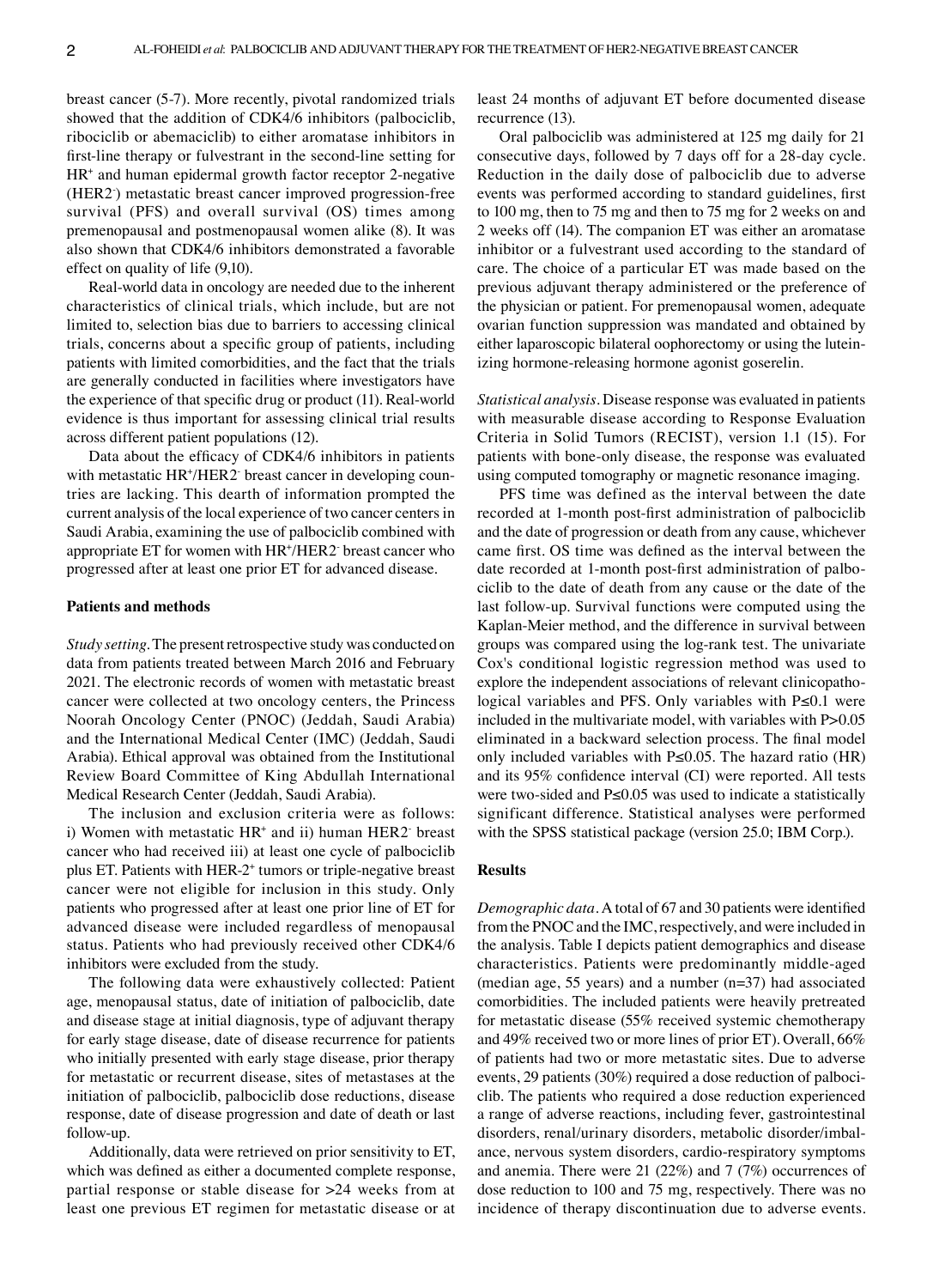Table I. Demographic and clinical characteristics of the patients with breast cancer in the present study.

| Characteristic                                                 | Value       |
|----------------------------------------------------------------|-------------|
| Total patients, n                                              | 97          |
| Age <sup>a</sup> , years                                       |             |
| Median (95% CI)                                                | $55(52-57)$ |
| $50, n (\%)$                                                   | 25(26)      |
| ≥50, n $(\%)$                                                  | 72 (74)     |
| Menopausal status <sup>a</sup> , n $(\%)$                      |             |
| Perimenopausal                                                 | 30(31)      |
| Postmenopausal                                                 | 67(69)      |
| Comorbidity <sup>a</sup> , n $(\%)$                            |             |
| Hypertension                                                   | 14 (14)     |
| Diabetes                                                       | 14 (14)     |
| Cardiovascular disease                                         | 9(9)        |
| Others                                                         | 64 (66)     |
| Stage at initial diagnosis, $n$ (%)                            |             |
| Early/locally advanced                                         | 53 (55)     |
| Metastatic                                                     | 44 (45)     |
| Hormone receptor status, $n(\%)$                               |             |
| ER-positive                                                    | 97 (100)    |
| PR-positive                                                    | 84 (87)     |
| Adjuvant ET, n (%)                                             | 53 (55)     |
| Disease-free interval for early disease <sup>b</sup> , $n$ (%) |             |
| $12$ months                                                    | 32 (33)     |
| $12-24$ months                                                 | 2(2)        |
| $>24$ months                                                   | 19(20)      |
| Prior chemotherapy <sup>a</sup> , n $(\%)$                     |             |
| None                                                           | 9(9)        |
| Neo/adjuvant                                                   | 20(21)      |
| For metastatic disease                                         | 53 (55)     |
| Neo/adjuvant/metastatic                                        | 15(15)      |
| ET lines for metastatic disease <sup>a</sup> , n $(\%)$        |             |
| One                                                            | 49 (51)     |
| Two                                                            | 31 (32)     |
| Three or more                                                  | 17(18)      |
| Prior ET sensitivity <sup>a</sup> , n $(\%)$                   |             |
| Yes                                                            | 9(9)        |
| No                                                             |             |
|                                                                | 77 (79)     |
| Unknown                                                        | 11(11)      |
| Metastatic sites <sup>a</sup> , $n$ (%)                        |             |
| Bone only                                                      | 26(27)      |
| Bone                                                           | 84 (87)     |
| Lung/pleura<br>Liver                                           | 42 (43)     |
|                                                                | 56 (58)     |
| Brain                                                          | 18 (19)     |
| Number of metastatic sites <sup>a</sup> , $n$ (%)              |             |
| One                                                            | 33 (34)     |
| Two                                                            | 35 (36)     |
| Three or more                                                  | 29 (30)     |
| Response to therapy <sup>a</sup> , n $(\%)$                    |             |
| Complete response                                              | 4(4)        |
| Partial response                                               | 25(26)      |
| Stable disease                                                 | 21 (22)     |

Table I. Continued.

| Value  |
|--------|
| 36(37) |
| 11(11) |
|        |

<sup>a</sup>At palbociclib initiation.  $b(n=53)$ . CI, confidence interval; ET, endocrine therapy; ER, estrogen receptor; PR, progesterone receptor.

As initial tumor stage has no value in the metastatic setting, except for the data regarding *de novo* vs. recurrent disease, disease‑free interval, and the number and sites of metastatic disease, the patients with HER‑2+ tumors or triple‑negative breast cancer were not included in this study, neither was tumor stage data for the analysis of PFS (13,14,16,17).

*Objective response rate (ORR).* Of the 86 patients who had measurable, assessable metastatic sites, 30% achieved an ORR (complete and partial response), while 52% attained a clinical benefit (ORR and stable disease) and 37% of patients had progression of the disease. Another 11% of the patients were not accessible for the assessment; those patients had no measurable disease, thus an accurate assessment of response was not possible (Table I). The measurability of the disease was set as per RECIST guidelines (15).

*Survival analysis.* The median follow‑up time was 31.0 months (95% CI, 16.9‑44.9). The median PFS time was 16.3 months (95% CI, 11.4‑21.2) (Fig. 1), with 58% of patients remaining progression‑free at 12 months. Univariate analysis of the independent effect of various relevant clinicopathological variables was performed evaluating the following variables: Age, menopausal status, recurrent vs. *de novo* metastatic disease, the disease‑free status, bone‑only disease and visceral involvement. Only liver involvement, presence of bone‑only disease and involvement of one metastatic site vs. more than one site were chosen to be included in the multivariate model of analysis (Table II).

The multivariate analysis identified liver involvement as the only significant independent variable that predicted a more than two‑fold increase in the risk of progression or death (HR, 2.32; 95% CI, 1.22‑4.40; P=0.010).

At the time of collecting data at the end of February 2021, 63 patients (65%) had died due to disease progression, with no mortality attributed to therapy. The remaining 34 patients (35%) were still alive with or without evidence of disease. The median OS time was 19.6 months (95% CI, 18.1-20.9), with 12and 24‑month OS rates of 75 and 30%, respectively (Fig. 2). At the time of writing this manuscript in July 2021, all the remaining patients had died.

## **Discussion**

The treatment of HR<sup>+</sup> advanced/metastatic breast cancer is challenged by the development of endocrine resistance over the disease course. The approval of the use of CDK4/6 inhibitors for this subtype represents a major therapeutic advance in this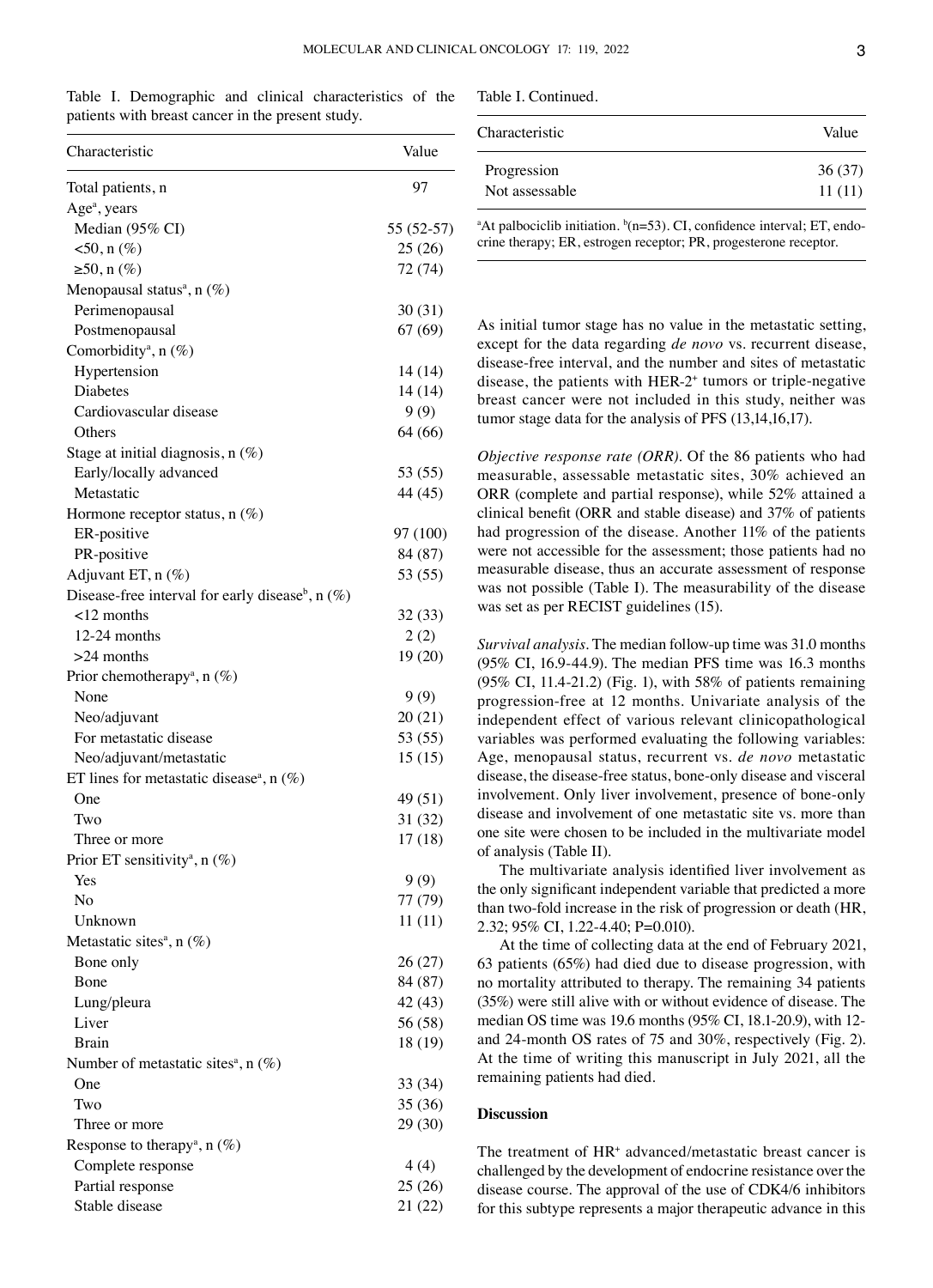| Variables               | Univariate analysis,<br>HR (95% CI) | P-value | Multivariate analysis,<br>HR (95% CI) | P-value |
|-------------------------|-------------------------------------|---------|---------------------------------------|---------|
| No. of metastatic sites |                                     |         |                                       |         |
| More than one site      | 1.00 (reference)                    | 0.047   | $0.59(0.19-1.84)$                     | 0.396   |
| One site only           | $0.49(0.24-0.99)$                   |         |                                       |         |
| Bone only site          |                                     |         |                                       |         |
| N <sub>o</sub>          | 1.00 (reference)                    | 0.076   | $0.79(0.17-3.05)$                     | 0.843   |
| Yes                     | $0.49(0.22-1.09)$                   |         |                                       |         |
| Liver involvement       |                                     |         |                                       |         |
| No                      | 1.00 (reference)                    | 0.010   | $2.32(1.22-4.40)$                     | 0.010   |
| Yes                     | $2.32(1.22-4.40)$                   |         |                                       |         |
| Age, years              | $10.002(0.98-1.03)$                 | 0.902   |                                       |         |
| Menopausal status       |                                     |         |                                       |         |
| Postmenopausal          | 1.00 (reference)                    | 0.899   |                                       |         |
| Premenopausal           | $1.05(0.55-2.00)$                   |         |                                       |         |
| Disease status          |                                     |         |                                       |         |
| Recurrence              | 1.00 (reference)                    | 0.666   |                                       |         |
| De novo                 | $1.14(0.64-2.04)$                   |         |                                       |         |
| Bone-only disease       |                                     |         |                                       |         |
| Yes                     | 1.00 (reference)                    | 0.080   |                                       |         |
| No                      | $0.49(0.22-1.09)$                   |         |                                       |         |
| Visceral involvement    |                                     |         |                                       |         |
| N <sub>o</sub>          | 1.00 (reference)                    | 0.098   |                                       |         |
| Yes                     | $1.73(0.90-3.29)$                   |         |                                       |         |

| Table II. Univariate and multivariate analysis of the independent effect of variables on progression-free survival. |  |
|---------------------------------------------------------------------------------------------------------------------|--|
|---------------------------------------------------------------------------------------------------------------------|--|

HR, hazard ratio; CI, confidence interval.



Figure 1. Kaplan‑Meier survival curve for progression‑free survival. CI, confidence interval.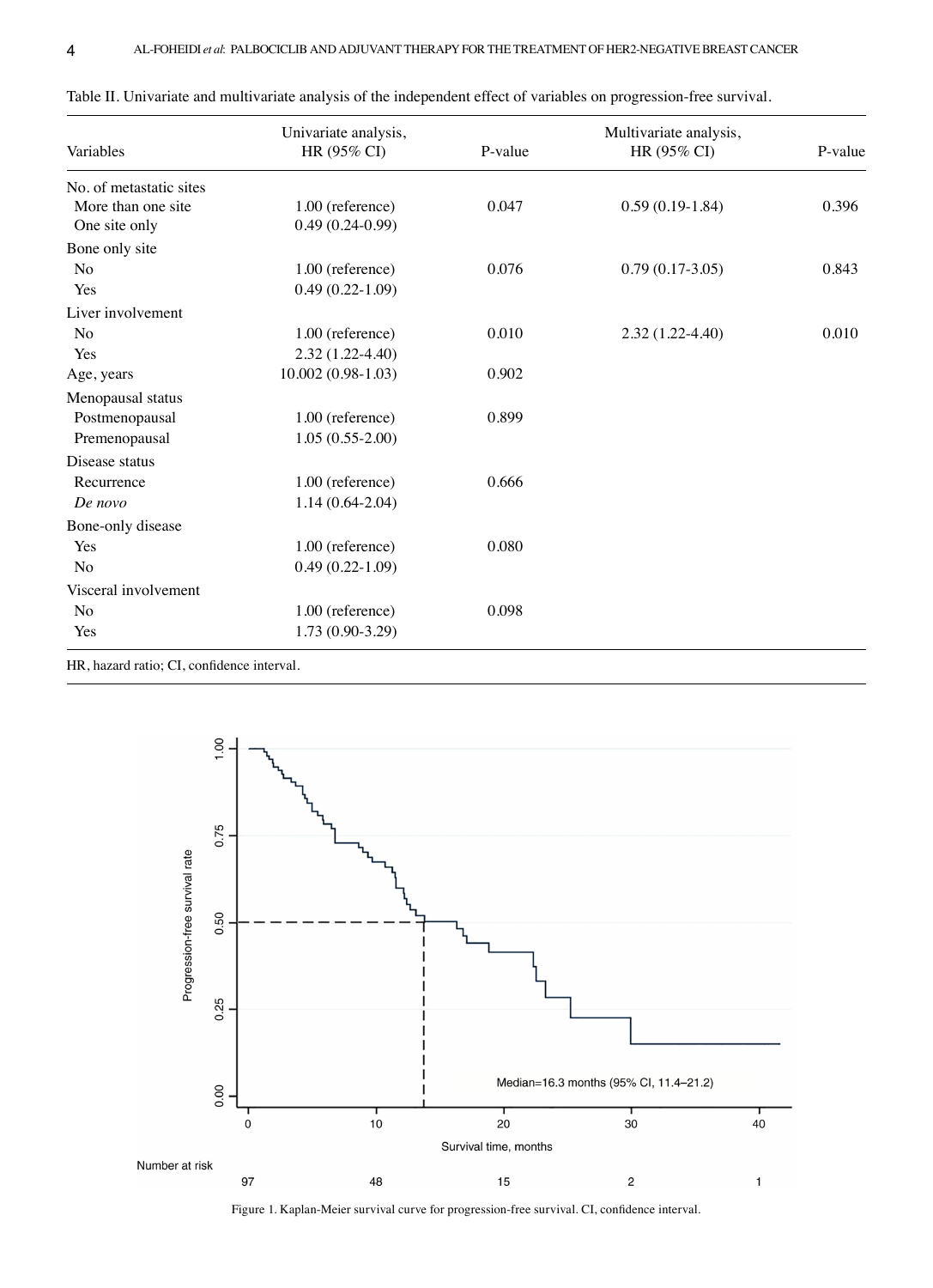

Figure 2. Kaplan‑Meier survival curve for overall survival. CI, confidence interval.

setting. Palbociclib combined with ET, aromatase inhibitors or fulvestrant is an important therapeutic option for patients with metastatic breast cancer (13,14,16).

The present study involved a population of patients with disease progression following prior ET for advanced disease. Data was extracted from the medical records of patients treated with palbociclib and ET. A total of 66% of patients had two or more metastatic sites, with liver involvement in 58% of patients. Patients in this series were heavily pretreated for metastatic disease (55% received systemic chemotherapy and 49% received two or more lines of prior ET).

All patients (100%) started treatment of palbociclib at 125 mg/day, and the majority (71.8%) remained on this dose. Overall, dose adjustments were required in only 30%. The dose adjustment was similar to that reported in the PALOMA-3 trial (31.6%), where patients with prior exposure to ET in the metastatic setting were treated with palbociclib and fulvestrant (14). In the current series, an ORR of 30% and a clinical benefit of 52% were demonstrated. These results compared favorably with the outcome reported in the PALOMA‑3 study, where the rates were 10.4 and 34%, respectively (14). The reason for the poorer OS results despite the favorable PFS and ORR rates is not clear. However, the present patient population was heavily pretreated, 66% of patients had two or more metastatic sites, and 58 and 19% had liver and brain involvement, respectively. In the PALOMA-3 trial (14), patients with uncontrolled brain metastases were excluded from the study. Furthermore, for the present study, the initial tumor stage of the patients had no value in the metastatic setting, as all pivotal studies involving CDK4/6 inhibitors had also not included or reported on the initial tumor stage (13,14,16,17).

In the present study, the patients exhibited a median PFS time of 16.3 months (95% CI, 11.4‑21.2), with 58% of patients remaining progression-free at 12 months. The current median PFS time also compares favorably with the median PFS time of 9.5 months reported in the final analysis of the PALOMA-3 study (17). The poor outcome associated with liver involvement (in 58% of patients) was also shown in a Japanese series that examined the efficacy of palbociclib in a similar setting (18). This observation is relevant considering the rare association between palbociclib use and fatal liver failure (19). However, while a palbociclib trial reported a few liver-related adverse events (20), palbociclib-related fatal liver toxicity has not been previously reported. Liver injury is not unique to palbociclib, as it has also been shown in association with other CDK4/6 inhibitors such as abemaciclib (21) and ribociclib (22).

The reported median OS time was 19.6 months (95% CI, 18.1‑20.9) in the present study, which was much shorter than the 34.9 months recently reported in the PALOMA‑3 trial (13). The reason for the poorer OS time despite the favorable PFS and ORR is not clear. However, again, the heavy pre-treatment, large number of metastatic sites, and high percentage of liver and brain involvement may have been a factor. In the PALOMA-3 studies, patients with uncontrolled brain metastases were excluded from the study.

Data reported from the current population demonstrate several strengths. First, a number of the included patients had multiple comorbidities, including diabetes mellitus,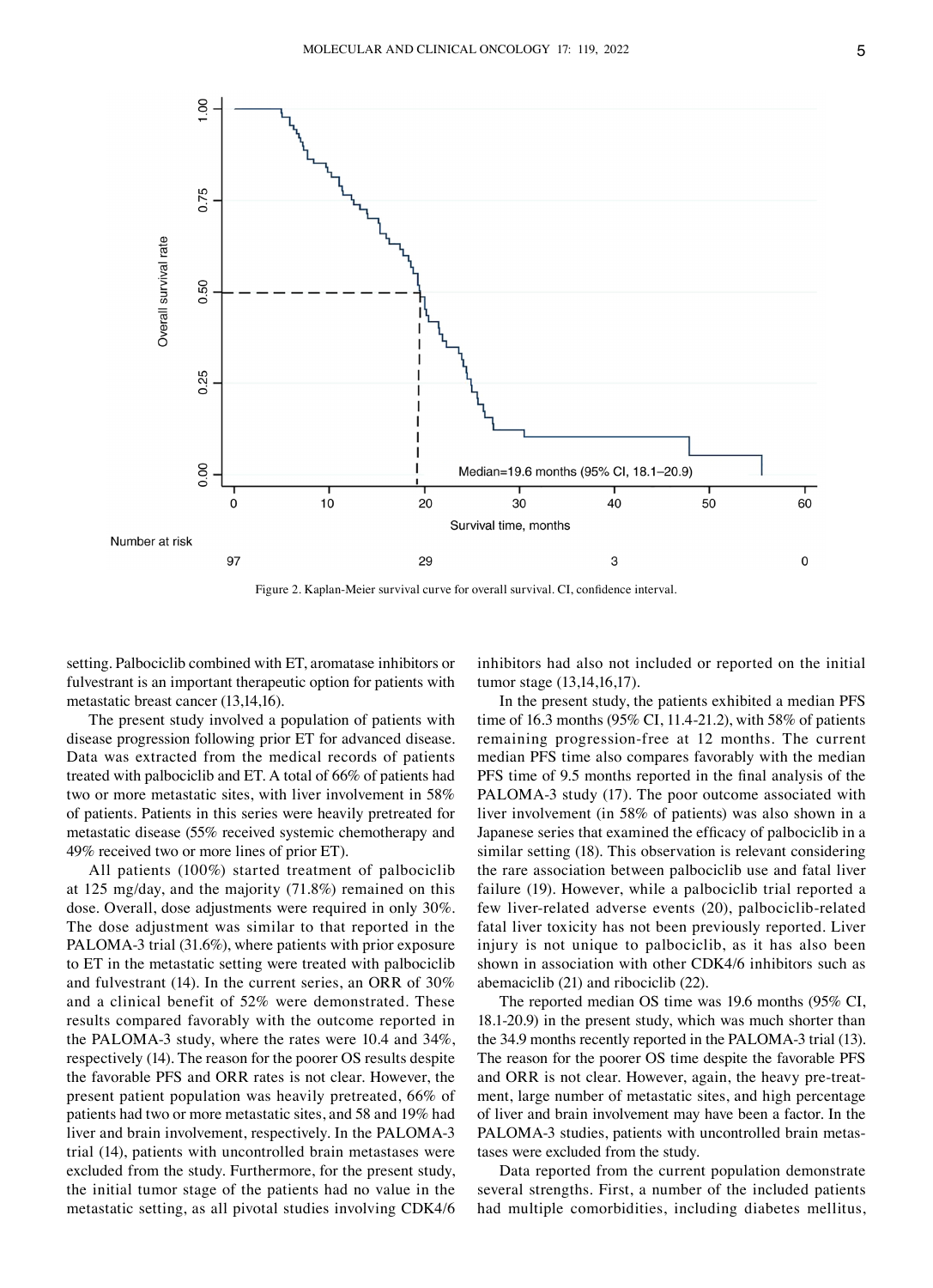hypertension, and coronary vascular disease, representing a real‑world patient population that may not necessarily be included in clinical trials. In a recently reported systematic review, He *et al* (23) showed that four out of five trials excluded at least half of the patients. In the breast cancer trials, 56% of patients were excluded for associated clinical comorbidity conditions. Second, to the best of our knowledge, the present series represents the only available experience in the region that examined the efficacy of palbociclib combined with ET for advanced breast cancer.

Several limitations exist in the current study, which may affect the results. First of all, due to the retrospective nature of the study, certain relevant information, such as patient performance status and tumor grade, was missing, and accurate data on performance status were not available. Furthermore, neither the exact frequency of adverse event rates nor the impact of the combined regimens on quality of life could be ascertained.

In conclusion, despite the retrospective nature of the current analysis and the inherent limitations, the presented data illustrate a favorable real‑world experience of using palbociclib combined with appropriate ET in the management of metastatic HR+ /HER2‑ breast cancer after failure of prior ET and systemic chemotherapy.

## **Acknowledgements**

Not applicable.

## **Funding**

No funding was received.

# **Availability of data and materials**

The datasets used and/or analyzed during the current study are available from the corresponding author on reasonable request.

# **Authors' contributions**

MHA and MMA conceptualized and designed the work and wrote the initial draft of the manuscript. AMAl, SNM, AMAb, MSA, MHA, AAR, AMB, AYS, MAK and EMI helped in the acquisition, analysis and interpretation of data for this case report. SSA did the literature survey, aligned the analysis in context to the current literature and drafted, edited, and revised the manuscript in its final form. MHA, MMA and SSA confirm the authenticity of all the raw data. All authors reviewed the final revised version of the manuscript and approved it for submission. All authors have agreed to be accountable for their contributions in this intellectual work. All authors have read and approved the manuscript.

# **Ethics approval and consent to participate**

This study was approved by the Institutional Review Board of King Abdullah International Medical Research Center, a research wing of King Saud Bin Abdul Aziz University for Health Sciences (Jeddah, Saudi Arabia; approval no. SP20/068/J).

## **Patient consent for publication**

Not applicable.

## **Competing interests**

The authors declare that they have no competing interests.

#### **References**

- 1. Althubiti MA and Nour Eldein MM: Trends in the incidence and mortality of cancer in Saudi Arabia. Saudi Med J 39: 1259‑1262, 2018.
- 2. Howlader N, Altekruse SF, Li CI, Chen VW, Clarke CA, Ries LA and Cronin KA: US incidence of breast cancer subtypes defined by joint hormone receptor and HER2 status. J Natl Cancer Inst 106: dju055, 2014.
- 3. Global Burden of Disease Cancer Collaboration; Fitzmaurice C, Akinyemiju TF, Al Lami FH, Alam T, Alizadeh‑Navaei R, Allen C, Alsharif U, Alvis‑Guzman N, Amini E, *et al*: Global, regional, and national cancer incidence, mortality, years of life lost, years lived with disability, and disability-adjusted life‑years for 29 cancer groups, 1990 to 2016: A systematic analysis for the global burden of disease study. JAMA Oncol 4: 1553‑1568, 2018.
- 4. Pan H, Gray R, Braybrooke J, Davies C, Taylor C, McGale P, Peto R, Pritchard KI, Bergh J, Dowsett M, *et al*: 20‑Year risks of breast‑cancer recurrence after stopping endocrine therapy at 5 years. N Engl J Med 377: 1836‑1846, 2017.
- 5. O'Leary B, Finn RS and Turner NC: Treating cancer with selective CDK4/6 inhibitors. Nat Rev Clin Oncol 13: 417-430, 2016.
- 6. Sherr CJ and Roberts JM: CDK inhibitors: Positive and negative regulators of G1‑phase progression. Genes Dev 13: 1501‑1512, 1999.
- 7. Weinberg RA: The retinoblastoma protein and cell cycle control. Cell 81: 323‑330, 1995.
- 8. Roberto M, Astone A, Botticelli A, Carbognin L, Cassano A, D'Auria G, Fabbri A, Fabi A, Gamucci T, Krasniqi E, *et al*: CDK4/6 inhibitor treatments in patients with hormone receptor positive, Her2 negative advanced breast cancer: Potential molecular mechanisms, clinical implications and future perspectives. Cancers (Basel) 13: 332, 2021.
- 9. Rugo HS, Diéras V, Gelmon KA, Finn RS, Slamon DJ, Martin M, Neven P, Shparyk Y, Mori A, Lu DR, *et al*: Impact of palbociclib plus letrozole on patient-reported health-related quality of life: Results from the PALOMA‑2 trial. Ann Oncol 29: 888‑894, 2018.
- 10. Verma S, O'Shaughnessy J, Burris HA, Campone M, Alba E, Chandiwana D, Dalal AA, Sutradhar S, Monaco M and Janni W: Health-related quality of life of postmenopausal women with hormone receptor-positive, human epidermal growth factor receptor 2-negative advanced breast cancer treated with ribociclib+letrozole: Results from MONALEESA‑2. Breast Cancer Res Treat 170: 535‑545, 2018.
- 11. Booth CM, Karim S and Mackillop WJ: Real-world data: Towards achieving the achievable in cancer care. Nat Rev Clin Oncol 16: 312‑325, 2019.
- 12. Murthy VH, Krumholz HM and Gross CP: Participation in cancer clinical trials: Race‑, sex‑, and age‑based disparities. JAMA 291: 2720‑2726, 2004.
- 13. Turner NC, Slamon DJ, Ro J, Bondarenko I, Im SA, Masuda N, Colleoni M, DeMichele A, Loi S, Verma S, *et al*: Overall survival with palbociclib and fulvestrant in advanced breast cancer. N Engl J Med 379: 1926‑1936, 2018.
- 14. Turner NC, Ro J, André F, Loi S, Verma S, Iwata H, Harbeck N, Loibl S, Huang Bartlett C, Zhang K, *et al*: Palbociclib in hormone-receptor-positive advanced breast cancer. N Engl J Med 373: 209-219, 2015.
- 15. Eisenhauer EA, Therasse P, Bogaerts J, Schwartz LH, Sargent D, Ford R, Dancey J, Arbuck S, Gwyther S, Mooney M, *et al*: New response evaluation criteria in solid tumours: Revised RECIST guideline (version 1.1). Eur J Cancer 45: 228‑247, 2009.